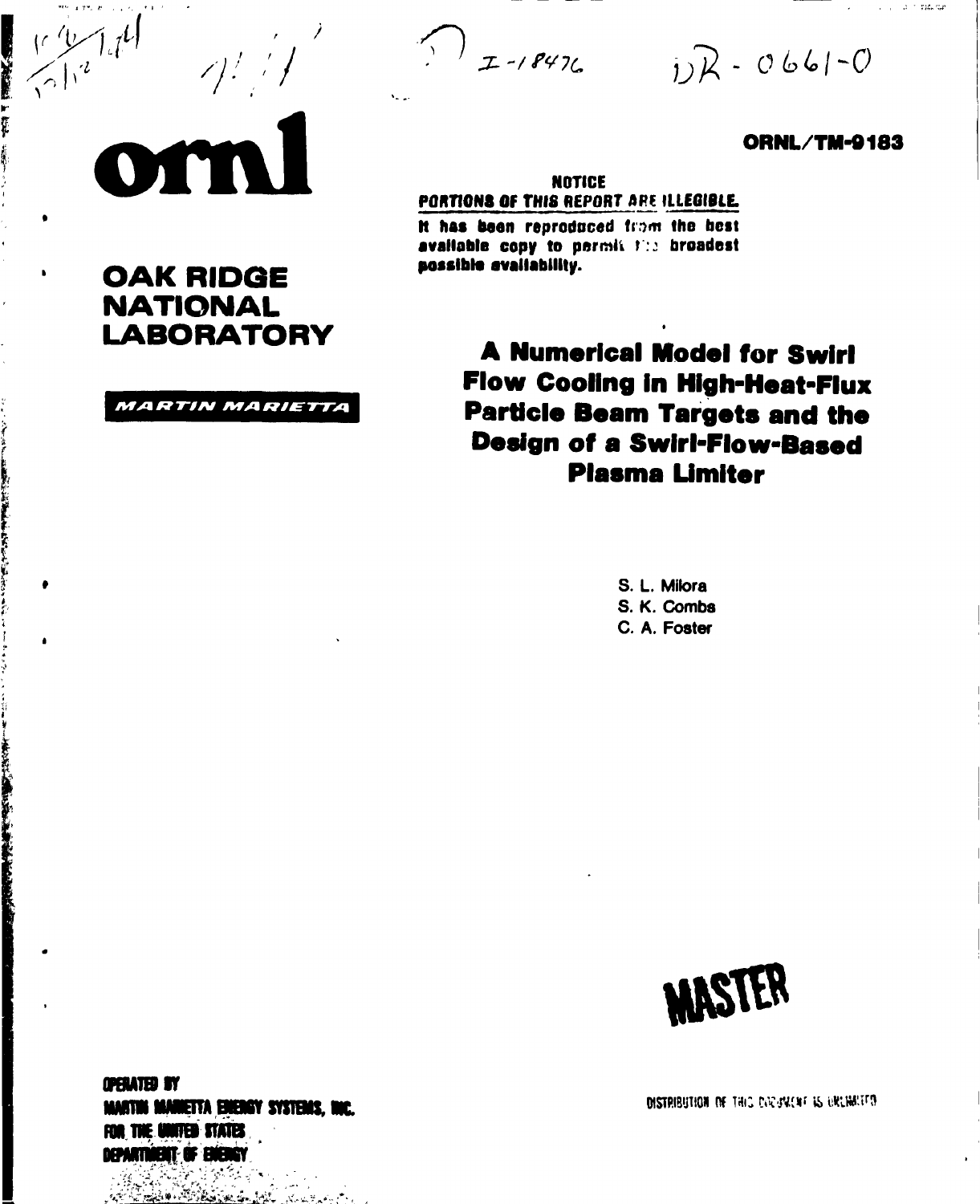Government. Neither the United States Government nor any agency thereof, nor any of the r

This report was prepared as an account of work sponsored by an agency of the United States

**DISCLAIMER** 

bility for the accuracy, completeness, or usefulness of any information, apparatus, product, or

varranty, express or implied,

employees, makes any

process disclosed, or represents that its use would not infringe privately owned rights. Reference herein to any specific commercial product, process, or service by trade name, trademark, nendation, or favoring by the United States Government or any agency thereof. The views opinions of authors expressed herein do not necessarily state or reflect those of the

Jnited States Government or any agency thereof.

g

nantiacturer, or otherwise does not necessarily constitute or imply its endorsement,

recom:

or assumes any legal liability or responsi-

Date Published - November 1984

Prepared by the OAK RIDGE NATIONAL LABORATORY Oak Ridge, Tennessee 37831 merated by MARTIN MARIETIA ENERGY SYSTEMS, INC. for the **U.S DEPARTMENT OF ENERGY** under Contract No. DE-AC05-840R21400

## A NUMERICAL MODEL FOR SWIRL FLOW COOLING IN HIGH-HEAT-FLUX PARTICLE BEAM TARGETS AND THE DESIGN OF A SWIRL-FLOW-BASED PLASMA LIMITER

S. L. Milora S. K. Combs

C. A. Foster

**Fusion Energy Division** 

ORIL/TH = - 9163

DE85 003624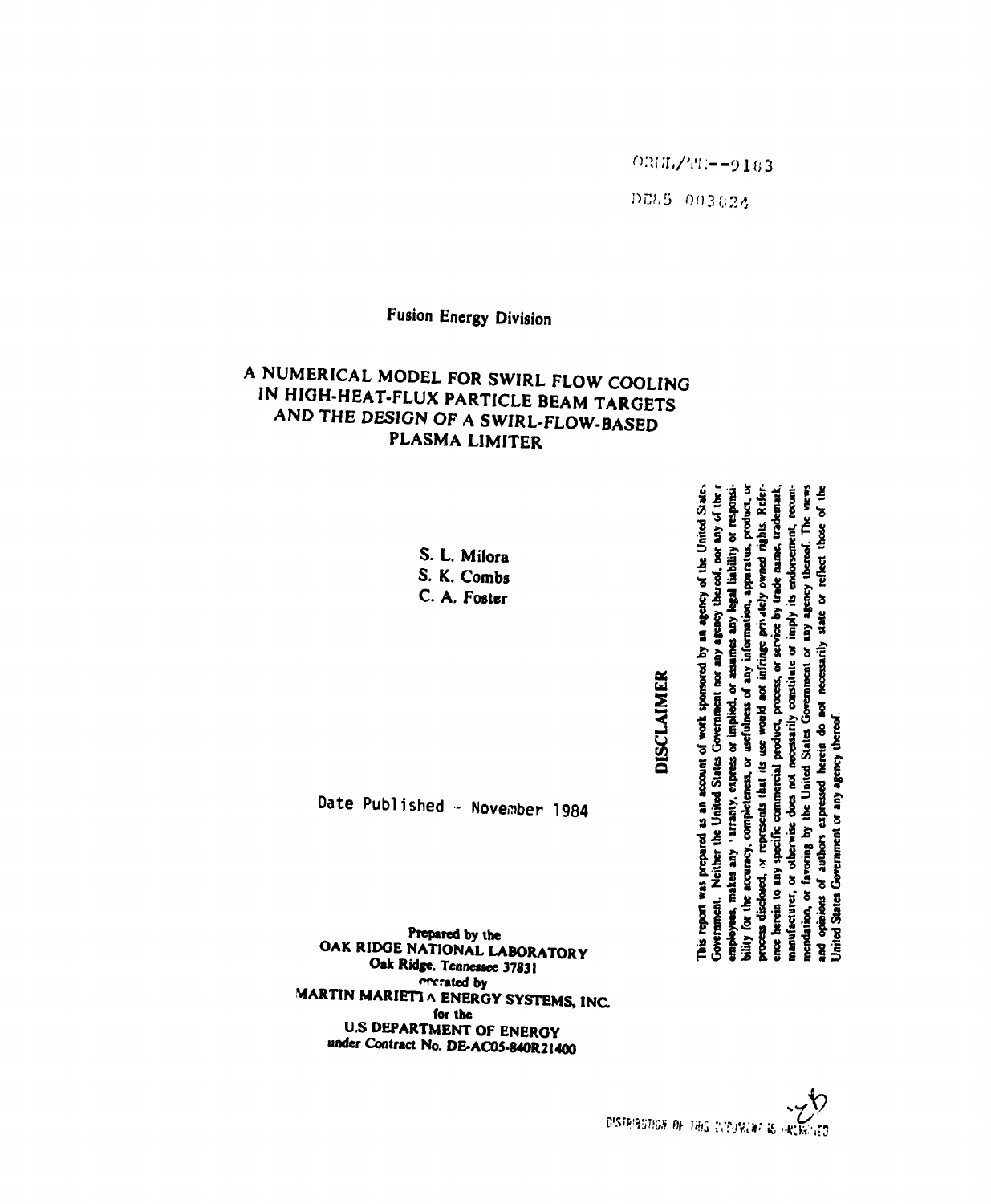# **CONTENTS**

| 2.1 EXPERIMENTAL CONDITIONS <b>Example 2.1</b> EXPERIMENTAL CONDITIONS                                                                                                                                                         |  |  |
|--------------------------------------------------------------------------------------------------------------------------------------------------------------------------------------------------------------------------------|--|--|
| 2.2 TWO-PHASE HEAT FLOW TRANSFER AND RESIDENCE AND STATE AND RESIDENCE AND RESIDENCE ASSESSMENT OF A STATE OF STATE AND RESIDENCE ASSESSMENT OF A STATE OF A STATE OF A STATE OF A STATE OF A STATE OF A STATE OF A STATE OF A |  |  |
| 2.3 HEAT CONDUCTION DELIVERED AND LODGED AT A 2.3 HEAT CONDUCTION                                                                                                                                                              |  |  |
|                                                                                                                                                                                                                                |  |  |
| 4. CONCLUSIONS. 2014. 2015. The concentration of the concentration of the concentration of the concentration of the concentration of the concentration of the concentration of the concentration of the concentration of the c |  |  |
|                                                                                                                                                                                                                                |  |  |

 $\sim$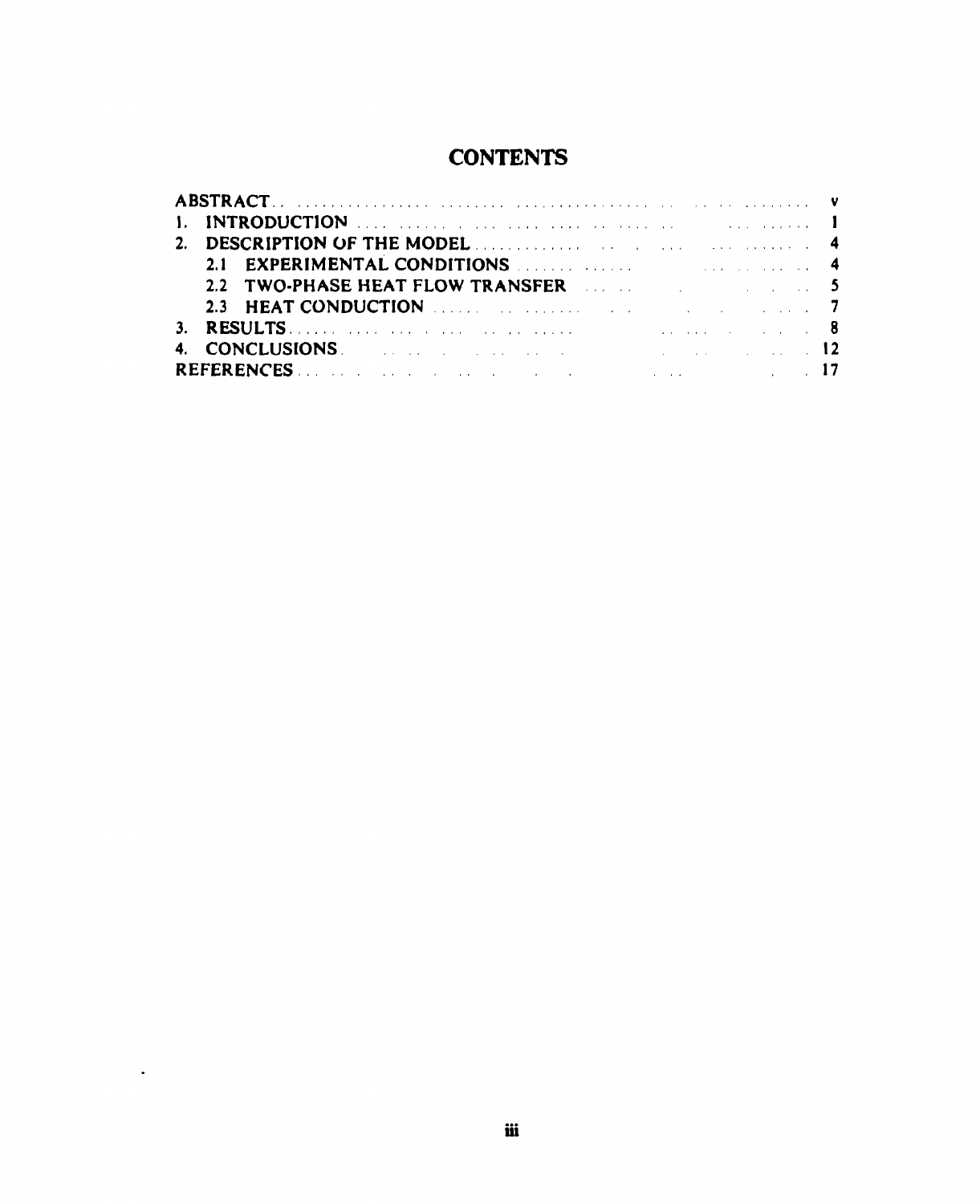## **ABSTRACT**

An **unsteady, two-dimensional heat conduction code has been used to study the performance of swirl-flow-based neutral particle beam targets. The model includes the effects of two-phase heat transfer and asymmetric heating of tubular elements. The calorimeter installed** in **the Medium Energy Test Facility, which has been subjected to 30-s neutral**  beam pulses with incident heat flux intensities of  $\geq 5$  kW/cm<sup>2</sup>, has been modeled. The **numerical results indicate that local heat fluxes** in **excess of 7 kW/cm<sup>2</sup> occur at the water-cooled surface on the side exposed to the beam. This exceeds critical heat flux limits for uniformly heated tubes with straight flow by approximately a factor of 5. The design of a plasma limiter based on swirl flow heat transfer is presented.**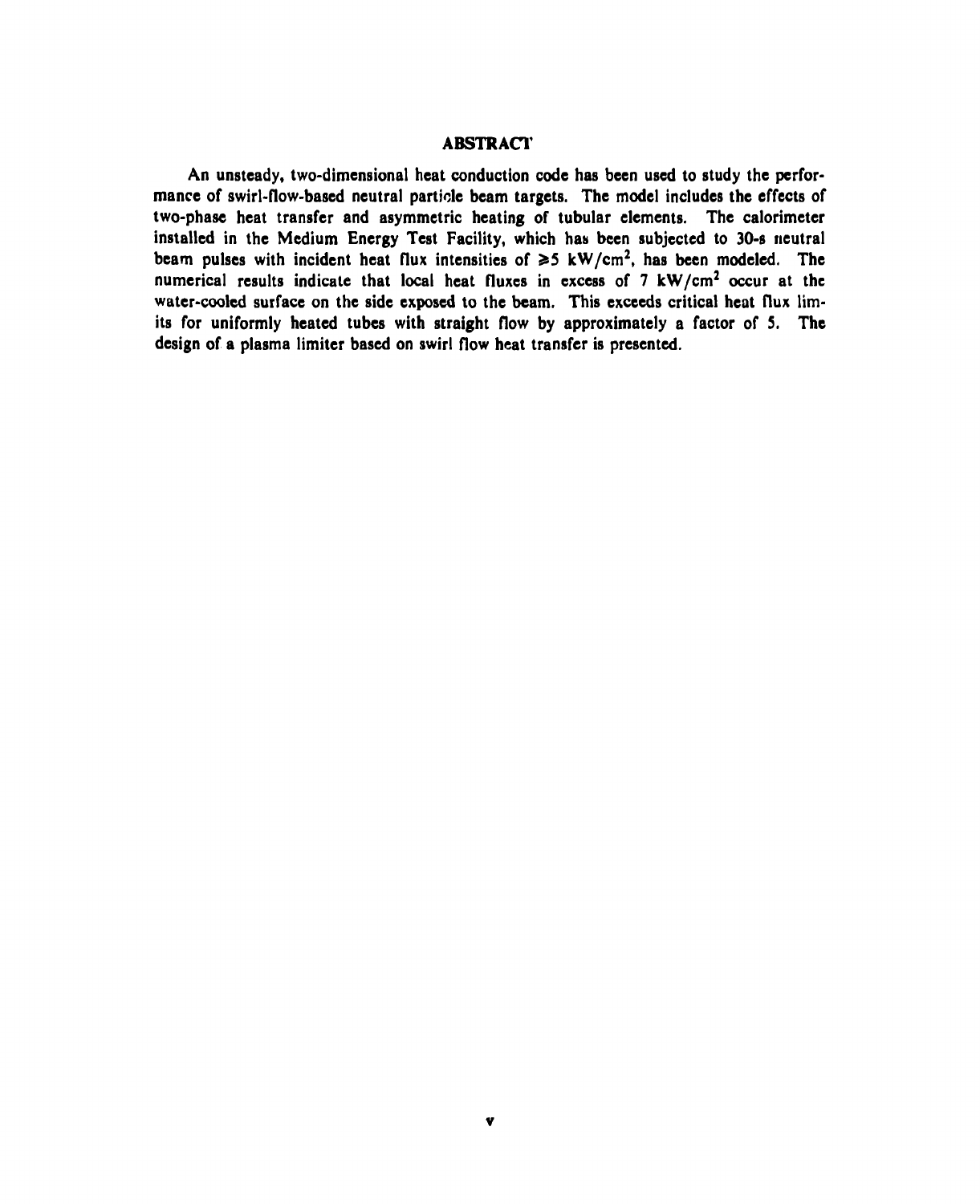## 1. INTRODUCTION

**High-heat-flux particle beam targets and calorimeters based on swirl flow heat transfer in tubular elements have been developed at Oak Ridge National Laboratory**  (ORNL). As described by Combs,<sup>1</sup> these compact, inexpensive components operate in a **steady state at incident heat fluxes in excess of S kW/cm<sup>2</sup> . The calorimeter installed on the ORNL Medium Energy Test Facility (METF) has absorbed an estimated 25,000 full**power ( $\approx$ 3-MW) pulses for a cumulative  $\sim$ 70,000 beam seconds without failure.

**It has long been known thai vortex flow in tubes can enhance the single-phase heat transfer coefficient and extend the critical heat flux (CHF) (departure from nucleate boiling) in subcooled boiling by about a factor of 2 over the corresponding straight flow values for conditions under which the tubes are uniformly heated in circumference and length.2**  The correlation for CHF derived by Gambill<sup>2</sup> from the data under such conditions is based **on a heated-length argument. Application of this correlation to particle beam targets illuminated only on a single side results in underestimates of the peak heat flux (CHF)**  capabilities of these devices. As pointed out by Kim,<sup>3</sup> circumferential heat conduction in **the tube wall due to asymmetric heating would reduce the peak heat flux to the coolant on the illuminated side, but this could account for on'v about a 20% reduction over the uniformly heated case. For the most part, the large iuipiovement in CHF is evidently due to the circulating flow pattern created by the twisted tape insert (see Fig. I). The resulting large component of tangential velocity (78% of the axial value) creates a situation in which subcooled liquid is continuously swept past the heated side of the tube, as shown in Fig. 2. If we interpret the relevant scale length for the heat flux as the width of the hot patch, and not the heated length, then the latest ORNL results are not inconsistent with the results of Gambill. In this study, we concentrate on the effects of nonuniform heating as it relates to the data obtained from the calorimeter installed on the METF neutral beam test stand. The swirl tube is modeled with a two-dimensional (2-D), unsteady heat conduction code that includes a temperature dependence for the heat transfer coefficients in forced convective subcooled boiling and temperature-dependent physical properties.** 

**The numerical results determine, in addition to the heat flux capabilities of the swirl tube, the temporal response of the tube, swirl flow heat transfer coefficients, and temperature profiles from which thermal stress calculations can be made. Potential fusion applications such as plasma limiters and other high-heat-flux plasma-side components are discussed briefly.**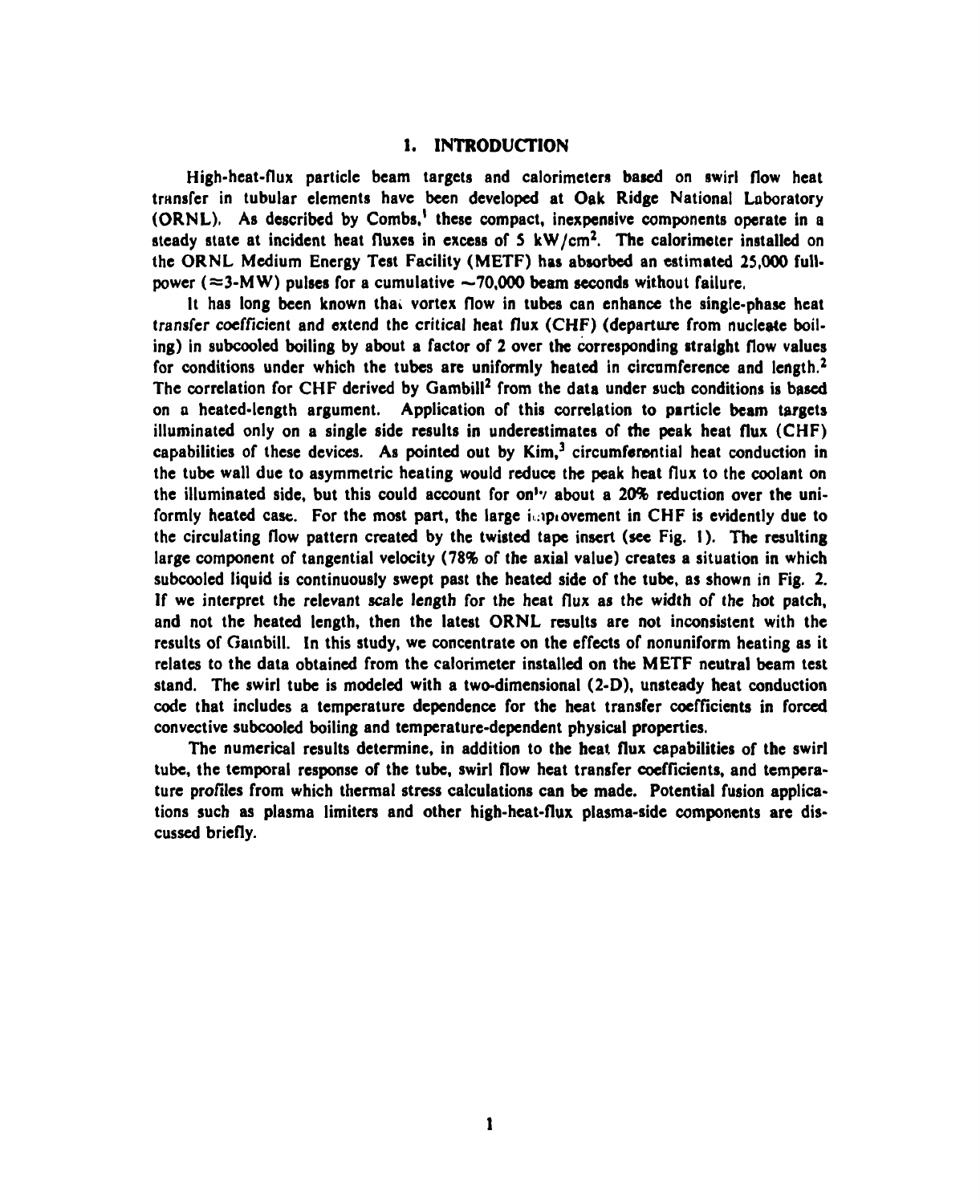

Fig. 1. Photograph of swirl tube showing twisted tape insert.

**ORNL PHOTO 7015-84**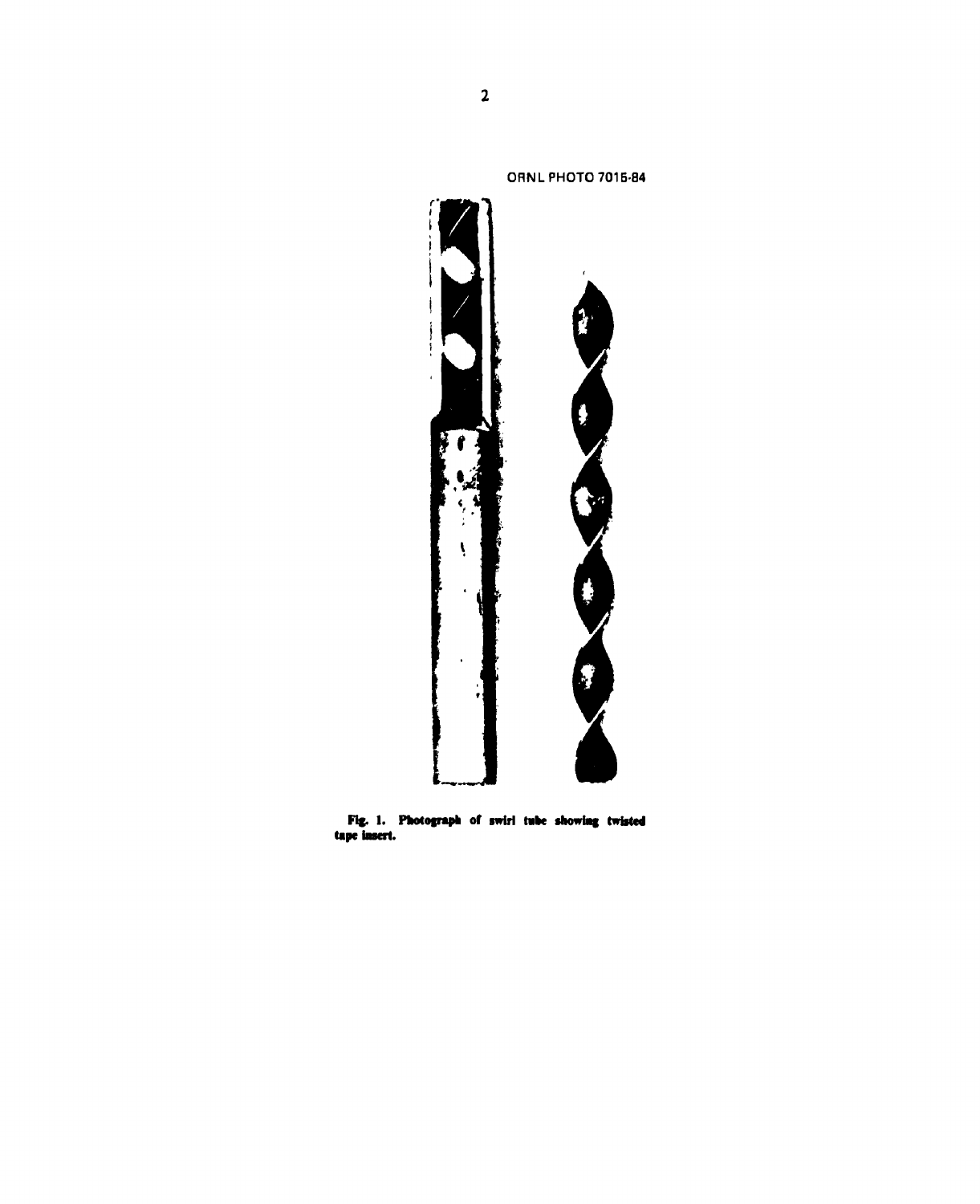

Fig. 2. Schematic representation of swirl flow beat transfer showing tangential flow component and normal heat flax distribution for single-sided particle beam illumination.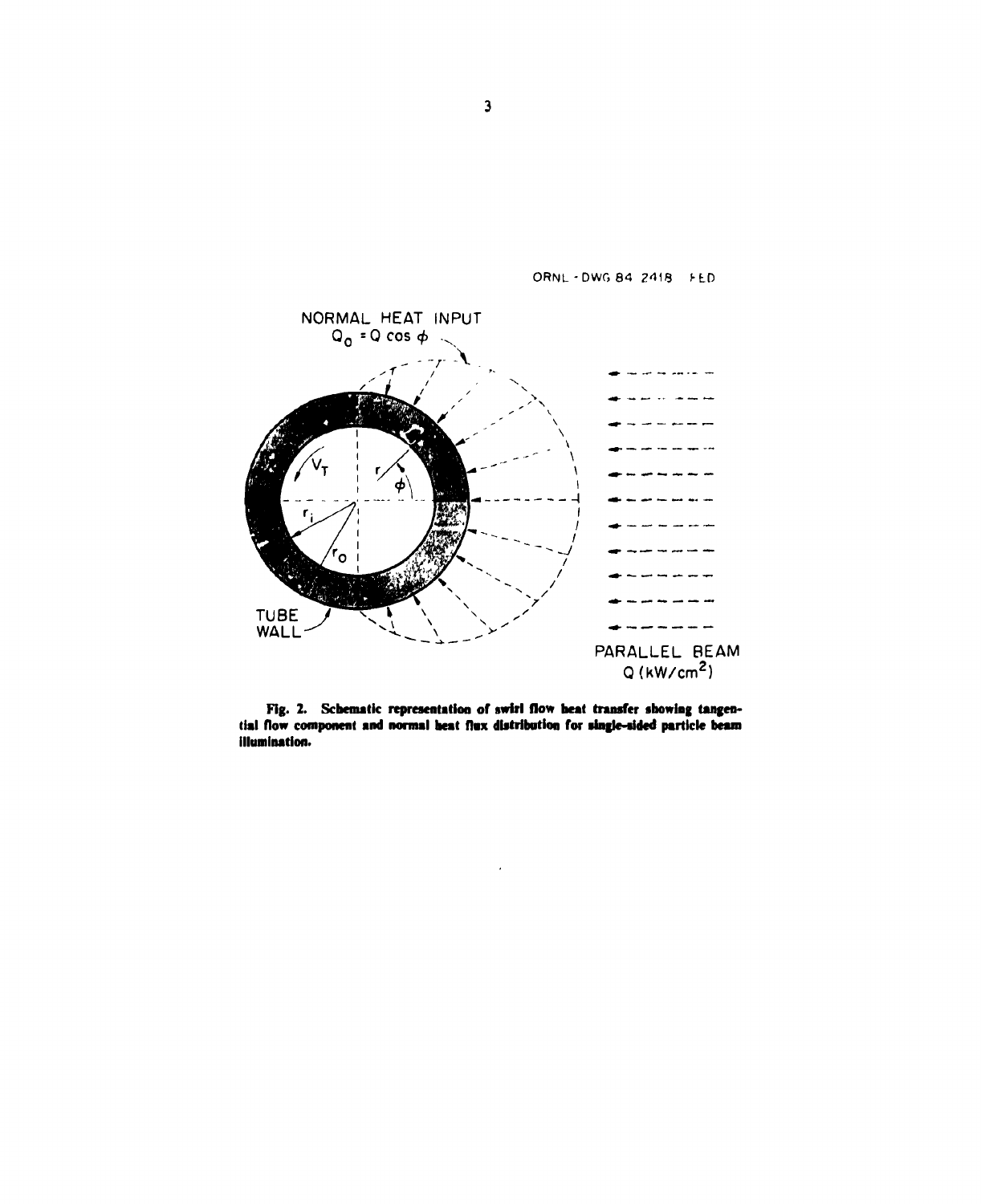## **2. DESCRIPTION OF THE MODE!,**

## **2.1 EXPERIMENTAL CONDITIONS**

**The pertinent details of the experiment on which the model is based are summarized in Fig. 3 and Table 1. The apex of the calorimeter is located 640 cm from the ion source. The beam at that point is approximately Gaussian in shape with a maximum**  power density on axis of  $\approx$ 15 kW/cm<sup>2</sup> and a half-width at half-maximum of  $\approx$ 7 cm.



Fig. 3. Schematic of the METF swirl tube neutral beam target.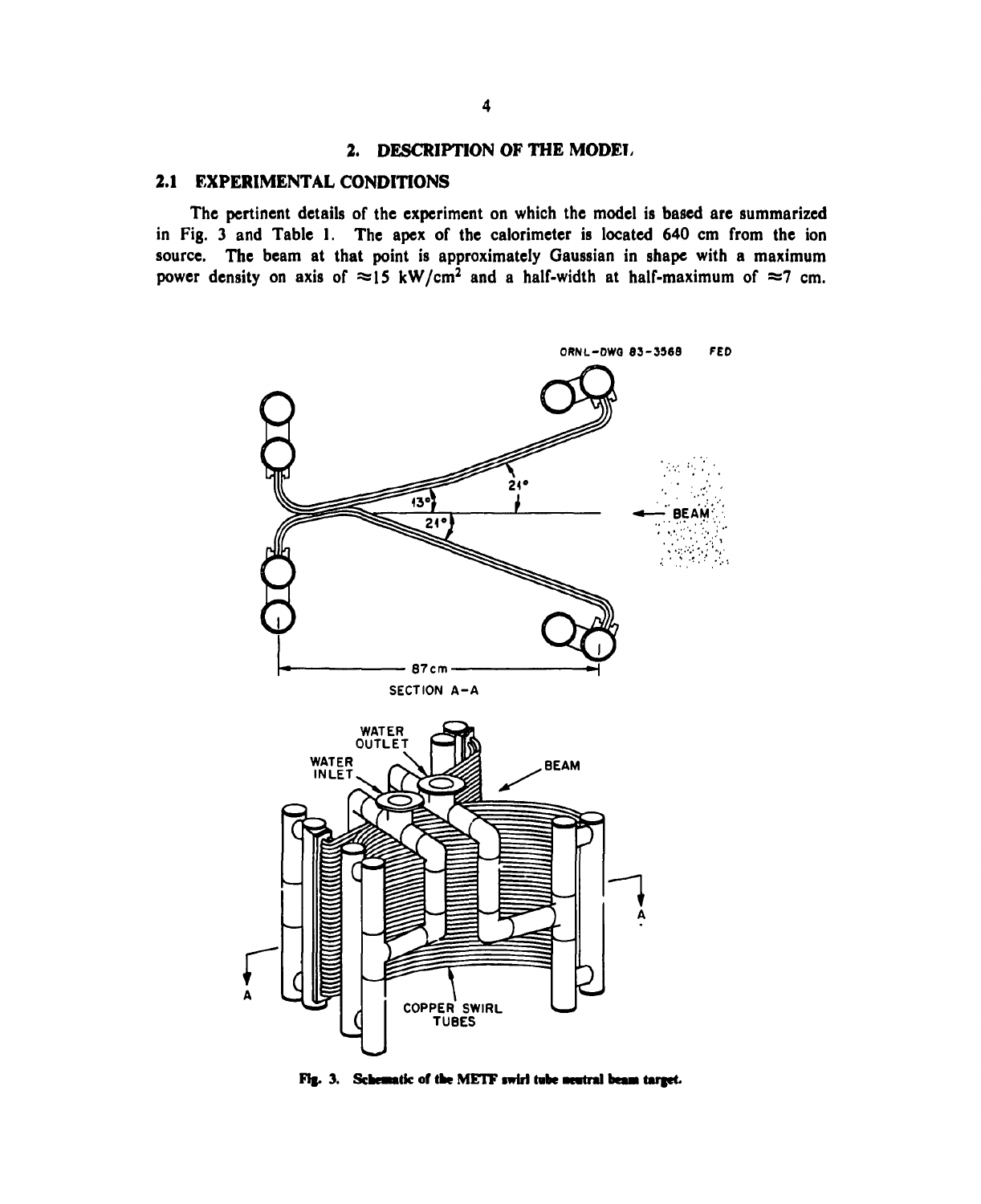| Target: 126 inclined water-cooled copper swirl tubes   |                    |  |  |
|--------------------------------------------------------|--------------------|--|--|
| Source voltage, kV                                     | 75                 |  |  |
| Source current, A                                      | 40                 |  |  |
| Pulse length, s                                        | 30                 |  |  |
| <b>Extracted power, MW</b>                             | 3                  |  |  |
| <b>Extraction surface, cm</b>                          | $13.2 \times 43.7$ |  |  |
| Focal length, cm                                       | 950                |  |  |
| Power density at 640 cm downstream, kW/cm <sup>2</sup> | ≈15                |  |  |
| Swirl tube outside diameter, em                        | 0.95               |  |  |
| Swirl tube wall thickness, cm                          | 0.16               |  |  |
| Angle $\alpha$ between tube arrays and beam axis, deg  | 13 and 21          |  |  |
| Water flow rate, L/s (gpm)                             |                    |  |  |
| Total                                                  | 41.6 (660)         |  |  |
| Average per tube                                       | 0.33(5.2)          |  |  |
| Water velocity, m/s                                    | 11.6               |  |  |
| Water pressure, MPa (psia)                             |                    |  |  |
| Inlet                                                  | 1.45(210)          |  |  |
| Outlet                                                 | 0.31(45)           |  |  |
| Temperature difference AT, °C                          | 15.7               |  |  |
| Measured power, MW                                     | 2.7                |  |  |
| Tube surface heat flux, kW/cm <sup>2</sup>             | $\approx$ 5.4      |  |  |

## Table 1. Maximum test parameters for METF swirl tube neutral beam target Test location: ORNL Medium Energy Test Facility

Power source: ORNL long-pulse ion source

**The axis of each tube is inclined at an angle of 21° with respect to the beam, which produces a power flux normal to the plane of the tubes of 5.4 kW/cm<sup>2</sup> and a half-width projected onto the tube length of 17 cm. The numerical results are based on these values; the 2-D model neglects heat conduction along the length of the tube.** 

**The tests were performed at a water flow rate of 0.33 L/s (S gpm) per tube and a corresponding axial velocity of 1160 cm/s. The tape twist ratio, which is defined as the number of interna) diameters for 180° of twist, is 2. This translates into values for the resultant and tangential velocities at the inside wall of 1470 cm/s and 900 cm/s, respectively. The pressure drop associated with this flow is 11.2 bar (165 psi). The pressure at**  the apex is estimated to be 10.2 bar (150 psia), for which the saturation temperature  $T_{sat}$ **is 175°C.** 

**The tube material is OFHC copper. The diameter is 0.95 cm (0.375 in.), and the wall thickness is 0.16 cm (0.0625 in.).** 

#### **2.2 TWO-PHASE FLOW HEAT TRANSFER**

**The heat transfer at the metal-water interface is characterized by forced convective subcooled boiling at the illuminated side and liquid, single-phase, forced convection on the opposing surface. Consequently, the heat transfer coefficient is nonuniform, and, in order to account for the nonlinear variation around the circumference, a composite coefficient was constructed according to the additive method of Bergles and Rohsenow.<sup>4</sup> The heat**  flux to the fluid  $Q_w$  is determined from the single-phase forced convective flux  $Q_{FC}$ , from the fully developed subcooled boiling heat flux  $Q_{SCB}$  as determined by the instantaneous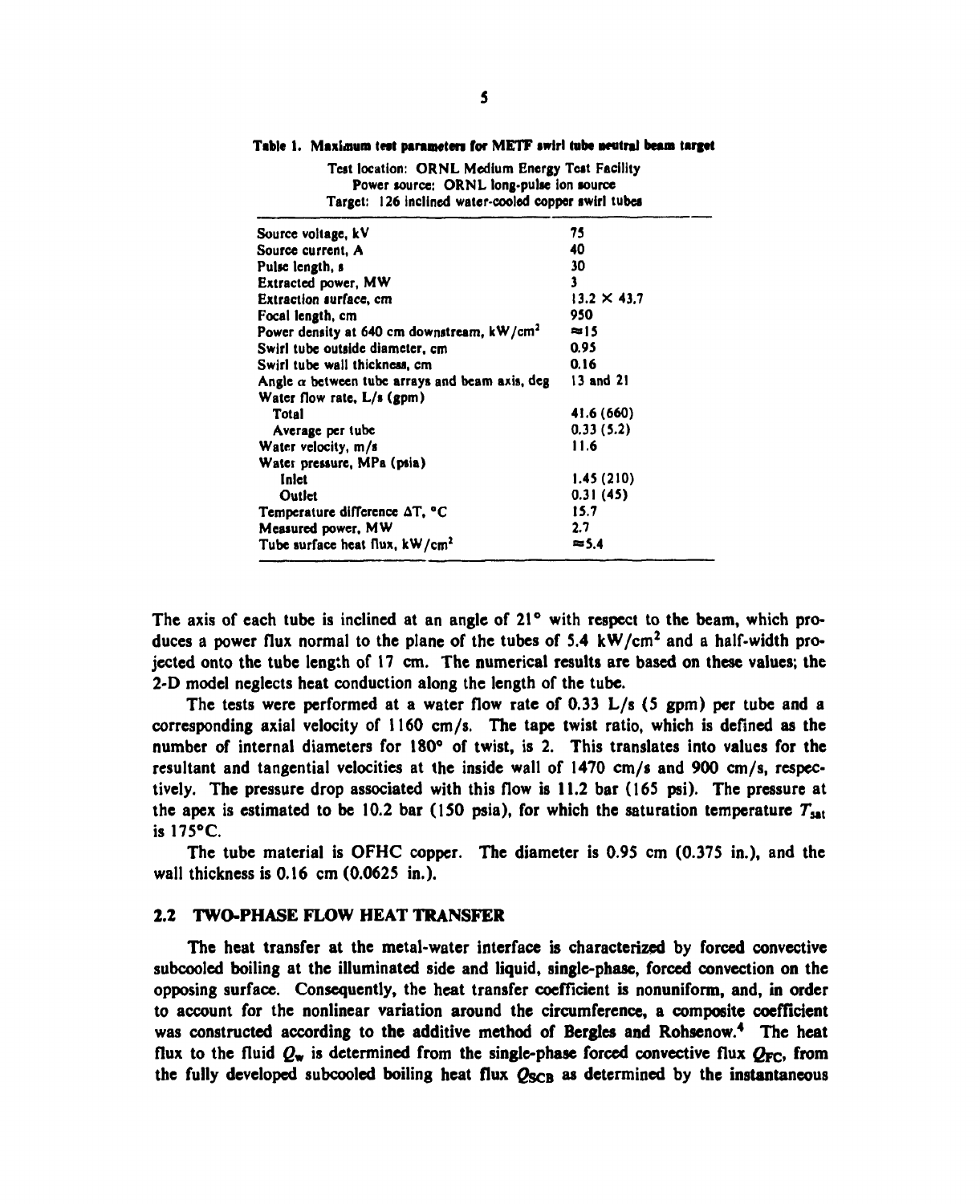wall temperature, and from conditions corresponding to the onset of nucleate boiling  $Q_{\text{ONB}}$ **from the following relationship:** 

$$
Q_{\rm w} = Q_{\rm FC} \bigg[ 1 + \bigg[ \frac{Q_{\rm SCB}}{Q_{\rm FC}} \bigg[ 1 - \frac{Q_{\rm ONB}}{Q_{\rm SCB}} \bigg] \bigg]^{2/2} \ . \tag{1}
$$

**The swirl flow correlation of Gambill<sup>2</sup> was chosen for the single-phase heat transfer coefficient. It is a modified form of the Dittus-Boelter equation that gives values roughly a factor of 2 larger than the well-known straight flow correlation. The heat transfer coef**ficient  $h_{FC}$  is given by

$$
\frac{h_{\rm FC}}{C_{\rm Pf}G_a} = 0.05 \left[ 1 + \left( \frac{D_1}{L_{\rm H}} \right)^{0.7} \right] y^{-0.09} \text{Re}^{-0.2} \text{Pr}^{-2/3} \tag{2}
$$

where  $C_{\text{Pf}} (J/g)$  is the specific heat of water,  $D_i$  is the internal diameter of the tube,  $L_H$  is **the heated length,** *y* **is the tape twist ratio, and Pr is the Prandtl number. The mass flux**  *Ga* **(g/cm<sup>2</sup> ) and the Reynolds number Re are based on the axial flow component. For our conditions, the heated length is very much larger than the internal diameter, and consequently the term involving** *Lh* **is small. The single-phase heat flux is determined**  from the fluid temperature  $T_F$  and local temperature of the inside wall  $T_w$  by

$$
Q_{\rm FC} = h_{\rm FC}(T_{\rm w} - T_{\rm F}) \tag{3}
$$

The correlation of Thom et al.<sup>5</sup> is used for the fully developed subcooled boiling heat flux. It is expressed in terms of the inside wall temperature  $T_w$ , the saturation temperature  $T_{\text{sat}}$ , and the pressure  $P$  (bar) of the fluid as

$$
Q_{\text{SCB}}(T_{\text{w}}) = 0.197[(T_{\text{w}} - T_{\text{sat}})\exp(P/87)]^2
$$
 (4)

(in watts per square centimeter). The temperature of the wall  $T_{ONB}$  at which the onset of **nucleate boiling occurs is determined by the method of Bergles and Rohsenow.<sup>4</sup> Incipient boiling commence; when the forced convective heat flux equals a minimum value given by** 

$$
h_{\rm FC}(T_{\rm ONB} - T_{\rm F}) = 1099 P^{1.156} [1.8(T_{\rm ONB} - T_{\rm at})] \exp(2.16/P^{0.0234}). \tag{5}
$$

The value of  $T_{\text{ONB}}$  found in this way is substituted for  $T_{\text{w}}$  in Eq. (4) to obtain the contribution  $Q_{\text{ONB}}$  to Eq. (1).

**The resultant heat flux from Eq. (1) is plotted in Fig. 4 as a function of the wall**  superheat  $\Delta T_{\text{sat}} = T_{\text{w}} - T_{\text{sat}}$ . The data of Gambill for comparable tape twist ratios are **presented for comparison. The agreement is good, although Gambill's measurements cover only a limited range of the boiling curve and apparently do not extend into the fully developed boiling regime where most of our results apply.**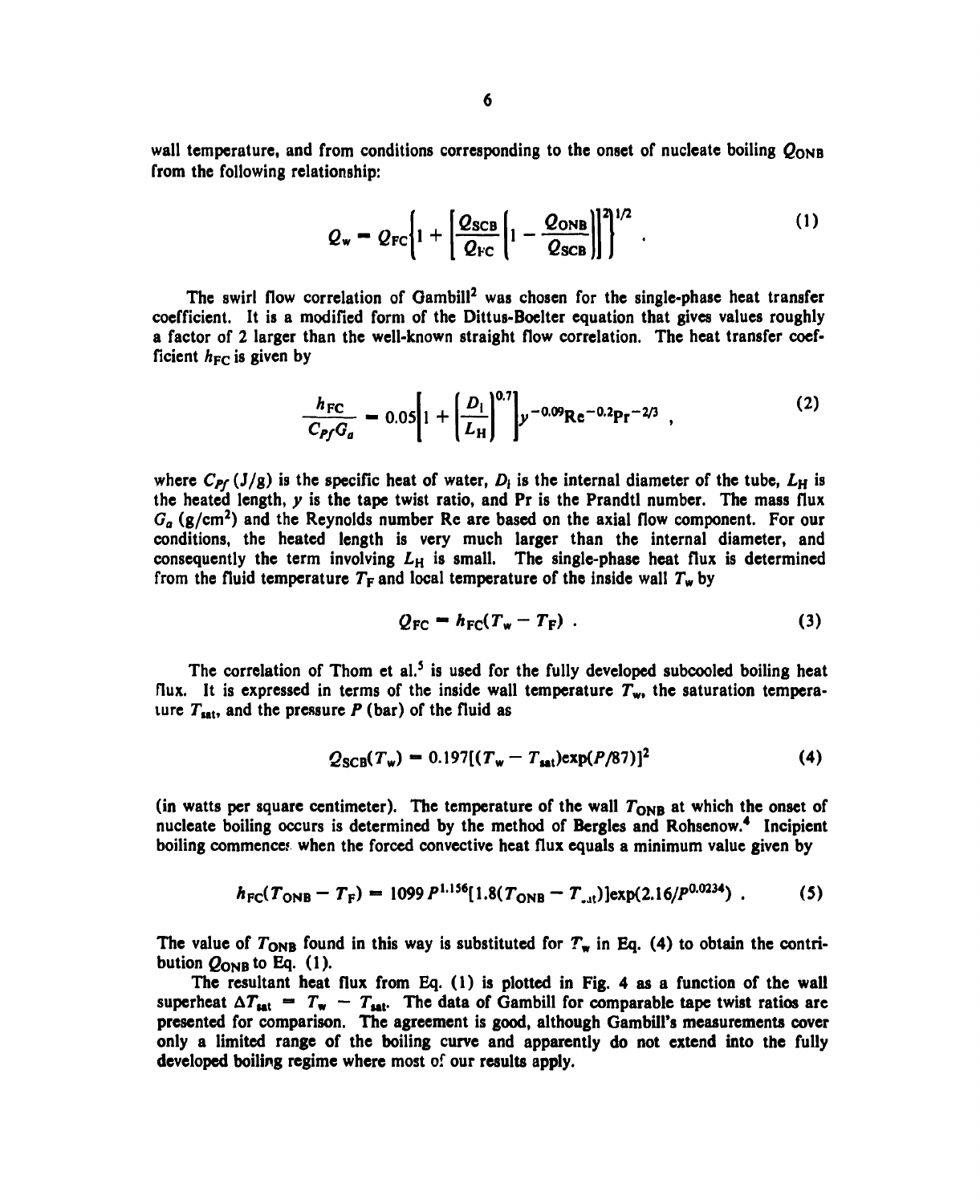

Fig. 4. Forced convective subcooled boiling curve calculated from Eq. (I) compared with the data of Gambill.<sup>2</sup>

## 2.3 HEAT CONDUCTION

The evolution of the temperature in the tube wall is governed by the unsteady heat conduction equation in cylindrical coordinates,

$$
\rho \frac{\partial C_{\rho} T}{\partial t} = \frac{1}{r} \frac{\partial}{\partial r} \left[ r k \frac{\partial T}{\partial r} \right] + \frac{1}{r^2} \frac{\partial}{\partial \phi} \left[ k \frac{\partial T}{\partial \phi} \right] \,, \tag{6}
$$

 $\bullet$ 

where  $\rho$  is the mass density,  $C_p$  is the specific heat, and k is the thermal conductivity. In this formulation, the physic; I properties are allowed to have a temperature dependence.

Equation (6) was solved by the method of finite differences, subject to the following boundary conditions at the outer and inner radii:

$$
k \frac{\partial T}{\partial r} = \begin{cases} Q_0(\phi, t) & \text{at} \quad r = r_0 \\ Q_w(T_w) & \text{at} \quad r = r_i \end{cases}
$$

where  $Q_0(\phi,t)$  is the prescribed incident heat flux (normal to the tube surface) and  $Q_{\mathbf{w}}(T_{\mathbf{w}})$ is the heat transfer at the inner wall as determined from  $T_w$  by Eq. (1). For the initial condition, the temperature is taken everywhere to be equal to the coolant temperature  $T_F = 20$ °C.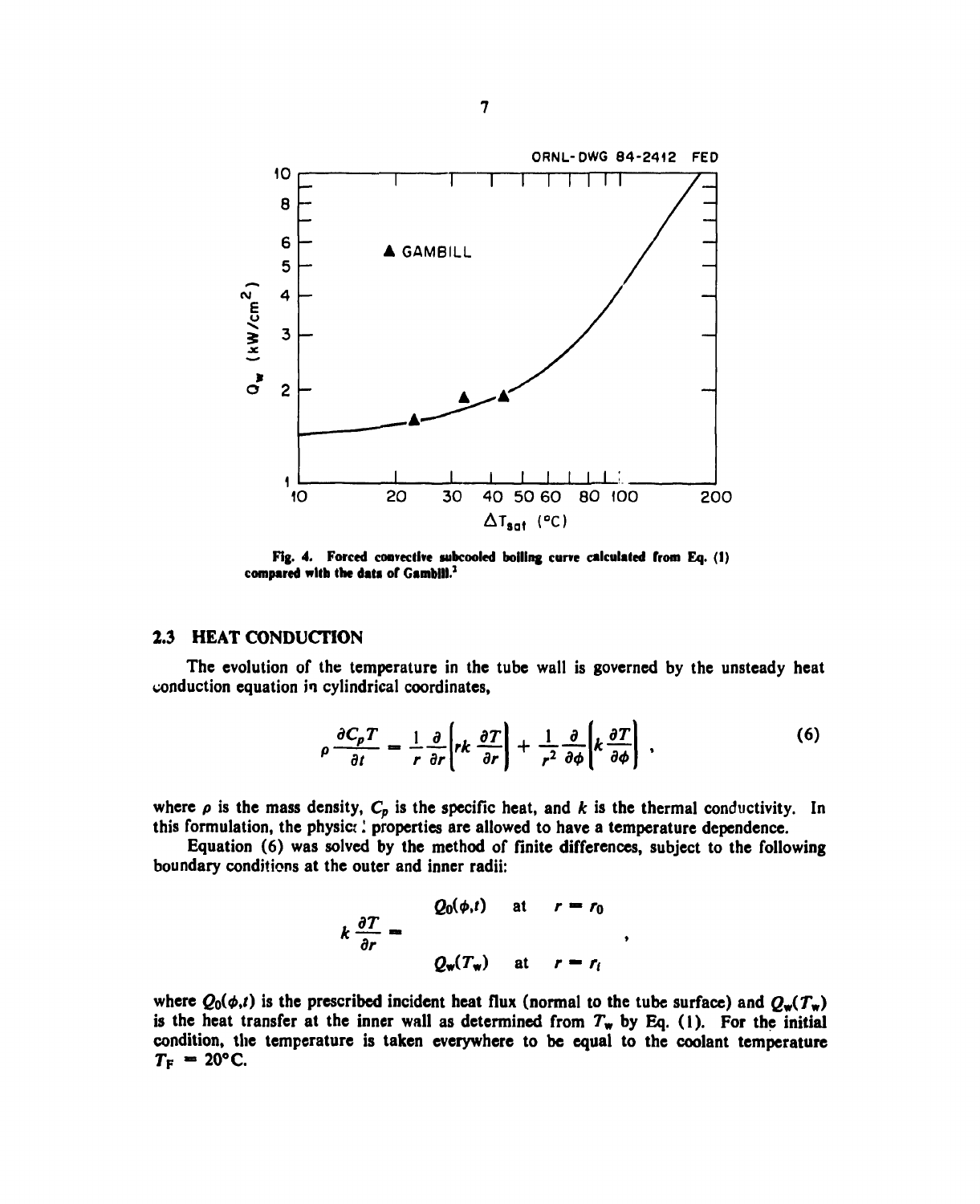## 3. RESULTS

The numerical results for the conditions corresponding to the METF calorimeter tests are presented in Figs. 5 and 6 for the peak power conditions. In Fig. 5, the steady-state wall heat flux and heat transfer coefficient *h* are shown for a copper tube subject to an incident power flux of *5.4* kW/cm<sup>2</sup> . The heat flux calculated for the uniformly heated case at the same intensity is presented for comparison. Lateral heat conduction is responsible for reducing the heat flux to the water on the midplane from  $8 \text{ kW/cm}^2$  to 7 kW/cm<sup>2</sup>, but the sharp decrease of  $Q_w$  with  $\phi$  is due primarily to the cos  $\phi$  dependence of the incident heat flux. The heat transfer coefficient at the coolant interface varies by approximately a factor of 3 and is characterized by boiling over the entire illuminated side and single-phase convection on the opposing surface. For these conditions, boiling docs not occur until the heat flux exceeds  $\approx 1.5$  kW/cm<sup>2</sup>.

The temporal response of the swirl tube to a front-surface heat pulse of 5.4  $\text{kW/cm}^2$ is illustrated in Fig. 6. The inner wall heat flux at the midplane reaches 90% of its equilibrium value in less than 100 ms. The rapid response is due to the high thermal conductance across the tube wall, which is matched effectively by the heat removal capability at the coolant interface [Biot number –  $h(r_0 - r_i)/k \approx 1$ ]. The rear surface responds more slowly because of the longer conduction path and lower heat transfer coefficients.

The rapid thermal response means that the tubes will experience a full thermal stress cycle for pulses as short as 100 ms. As mentioned earlier, the METF calorimeter has



Fig. 5. Calculation of the inner wall steady-state heat flux distribution for uniform (dashed line) and single-sided (solid line) illumination at *5.4* kW/cm<sup>2</sup>. **The heat transfer coefficient for the latter is presented.**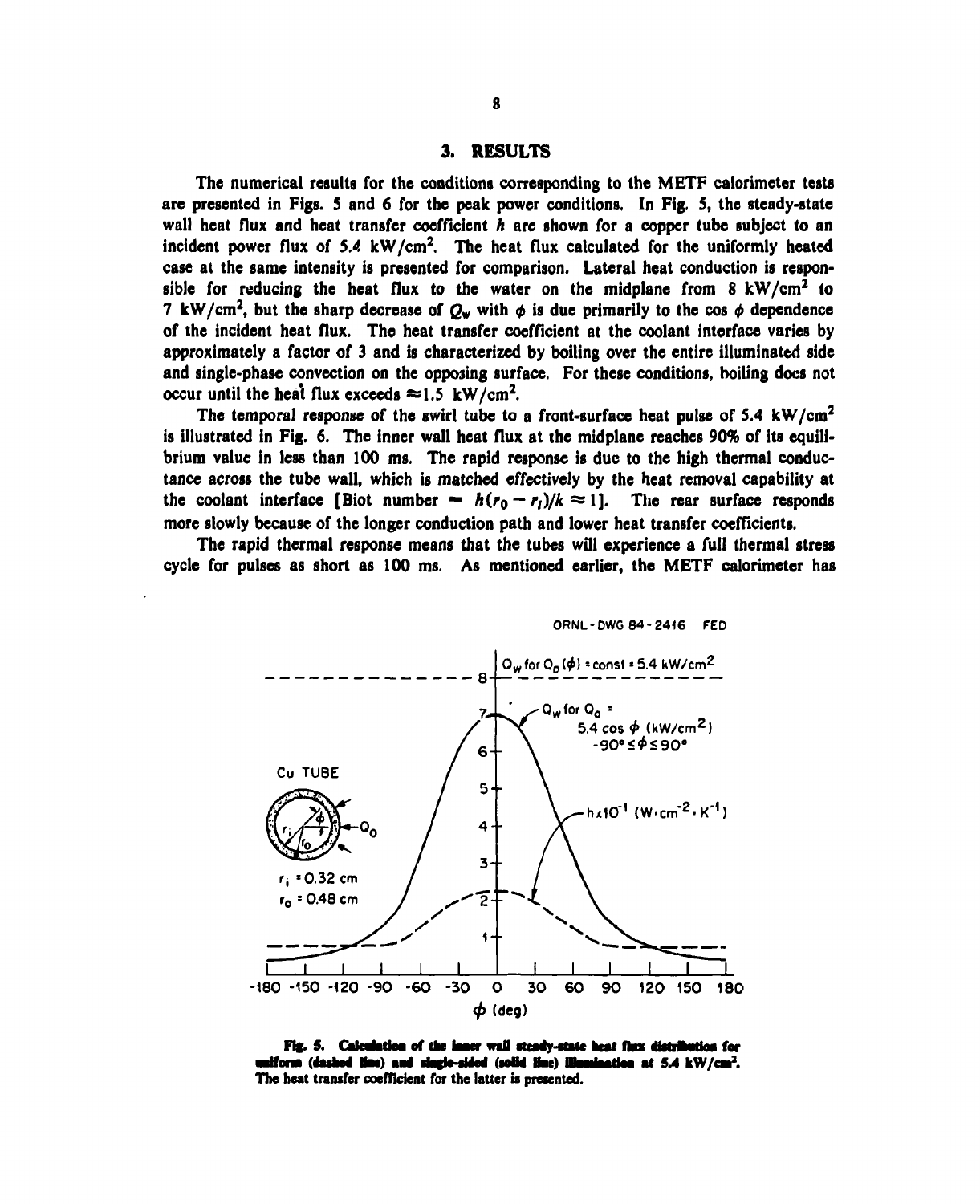**ORNL-DWG B4-2417 FED** 



Fig. 6. Temporal response of a copper twhe to an incident neutral beam pulse of 5.4 kW/cm<sup>2</sup> applied **at** *t* — 0. (a) Inner wall heat flux at three azimuthal locations. (' " Temperature profile evolution at the exposed surface, (c) Temperature profile evolution at the cooled surface.

been subjected to  $\approx$ 25,000 full-power pulses that were longer than this. A complete thermal stress analysis for this case was not performed, but to obtain an estimate of the magnitude of the cyclic stresses, a thermoelastic calculation was made for the temperature distributions shown in Fig. 6, assuming that the temperature does not vary along the length of the tube. In this approximation, the peak circumferential stress occurs at the inner wall midplane position on the side exposed to the beam. This stress is tensile with a magnitude of 197 MPa (29,000 psi); the corresponding value on the opposing cold surface is 68 MPa (10,000 psi). Although plastic deformation is expected under these conditions, mechanical failure or evidence of surface damage associated with thermal fatigue was not observed during the course of the METF tests.

As mentioned earlier, the peak calculated heat flux shown in Fig. S is greater than the corresponding CHF reported by Gambill for tubes that are heated uniformly over the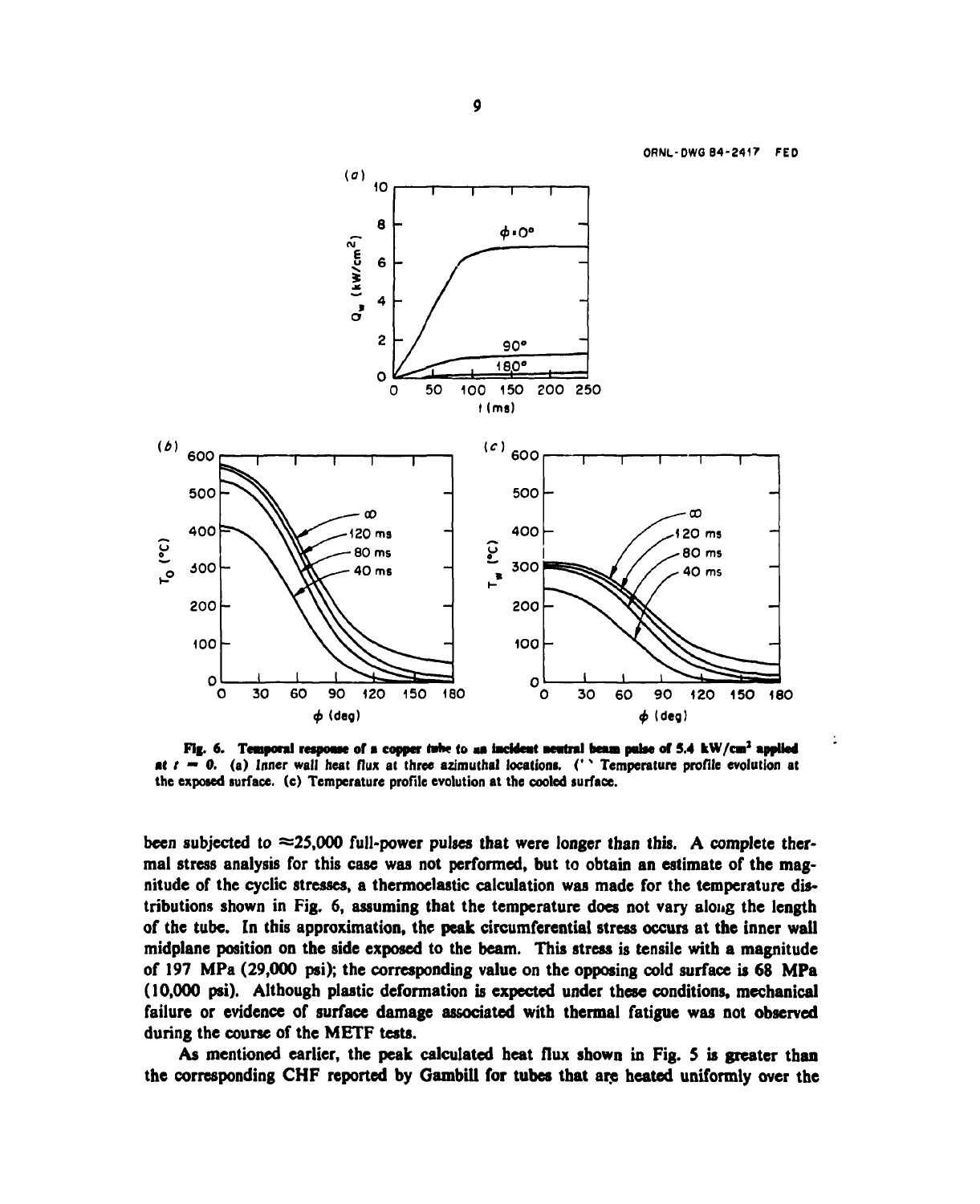circumference and length. For such conditions, Gambill correlated CHF with the resultant inner wall velocity  $V_r$  and the heated length according to

$$
Q_{\text{CHF}} = 0.473 + 0.0035 V_r \left(\frac{L_{\text{H}}}{D_{\text{i}}}\right)^{-1/3} \tag{7}
$$

(in kilowatts per square centimeter), where  $V_r$  is determined from the axial velocity  $V$  and the tape twist ratio,

$$
V_r = 0.5 \frac{V}{y} (4y^2 + \pi^2)^{1/2}
$$
 (8)

(in centimeters per second). This relationship is plotted in Fig. 7 for values of  $V_r$ , and  $y$ corresponding to the METF target. For heated lengths on the order of the beam



Fig. 7. Gambill's correlation of the critical heat flux with heated length for a uniformly heated tube. The point labeled ZHWHM corresponds to the half-width of the METF beam power profile projected on the axis of the calorimeter tube. The calorimeter absorbs a heat flux at the innerwall midplane position of 7 kW/cm<sup>2</sup>, which corresponds to the point labeled  $0.4D_h$ where  $D_i$  is the internal diameter.

ł,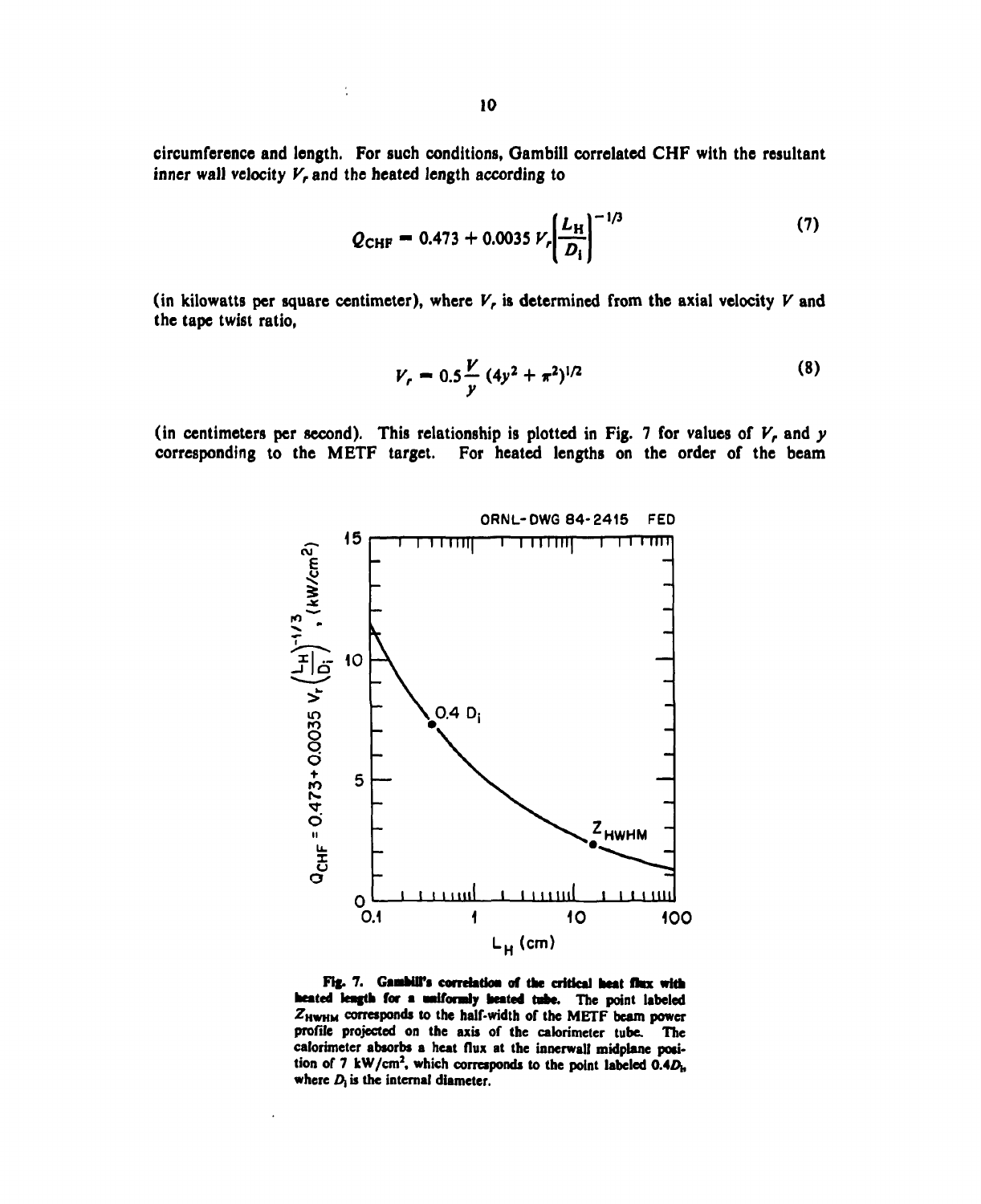half-width (projected onto the length of the tube), the correlation predicts burnout at 2.5 kW/cm<sup>2</sup> for a uniformly heated tube. The average of the heat flux over the entire circumference of the METF target is not much larger than this value, but the numerical results show that the heat flux exceeds the prediction locally over nearly half the tube circumference. The length scale that corresponds to the peak calculated heat flux of  $7 \text{ kW/cm}^2$  is 0.26 cm, which is characteristic of the lateral size of the hot patch. This suggests a correlation that is based not on the heated length but on the tube diameter. The basis for this interpretation is the observation that, for highly asymmetric heating, the vortex flow pattern provides the boiling interface with a continuous supply of subcooled liquid. If the heat input is small enough to ensure that the bulk fluid remains in the subcooled state, this condition should apply everywhere along the length of the tube. According to this argument, the heated length should not be a factor in the determination of the **CHF.** 

Since burnout conditions were not observed in any of the previous tests, this theory is untested. Moreover, the full potential of swirl tubes has not been determined for this heating configuration.

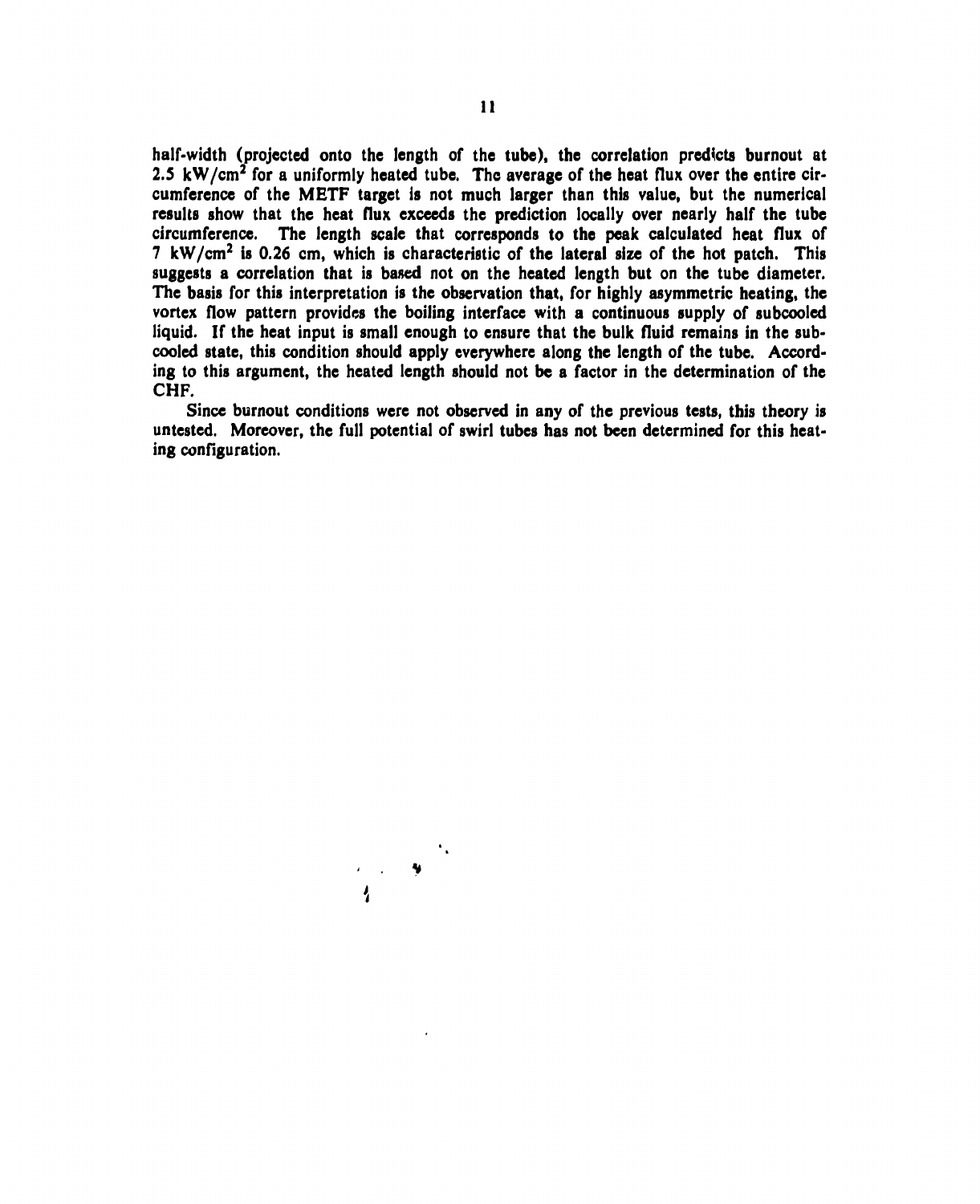#### 4. CONCLUSIONS

The extensive tests performed on the METP neutral beam target and the numerical results presented here have demonstrated the potential of swirl flow heat transfer for applications with highly asymmetric heating profiles. In this configuration, the heat extraction capability is at least a factor of 2 greater than the CHF value reported by Oambill for uniformly heated tubes. When compared to straight flow conditions, the performance is yet another factor of 2 higher.

Besides particle beam targets, there are numerous potential applications for swirl tube heat removal technology in fusion engineering, including plasma limiters, divertor collector plates, rf launchers, and Faraday shields. These plasma-side components will experience heating mechanisms similar to those affecting beam stops, but the particle energies will typically be much smaller. Long-pulse magnetic confinement devices based on the tokamak, stellarator, and mirror concepts will require active cooling to operate at steady state. Although the heat loads can in principle be kept at manageable levels by design, localized heating and off-normal operating conditions, such as those encountered during plasma disruptions, may be unavoidable. In this regard, the plasma limiter presents the most demanding design challenge. The limiter must be able to absorb the steady-state plasma heat conduction losses and withstand the more extreme plasma energy dump during a disruption. The relative importance of these two functions depends for the most part on the relative magnitude of the energy confinement time  $r_E$  and the time duration of the disruption  $\tau_D$ . If  $\tau_E$  is large in comparison to  $\tau_D$ , then sufficient surface area must be incorporated in the design to limit the surface temperature rise during the disruption transient. For these conditions the large-area limiter is only lightly loaded at the normal operating point. When the disruption time lengthens in comparison to  $\tau_E$ , then the disruption heat flux becomes more manageable, and a more compact design and concomitant higher steady-state heat flux capability result. Examples of both cases are shown in Figs. 8 and 9 for a uniform heat flux limiter design. The conditions corre ponding to the calculation of Fig. 8 are estimates for the Tokamak Fusion Test Reactor (TFTR) during  $Q = 1$  operation with 27.5 MW of input power, 70% heat conduction loss,  $\tau_E = 0.25$  s, and  $\tau_D$   $\sim$  0.002 s (ref. 6). Molybdenum was chosen as the tube material, and a surface area of 3.8  $\times$  10<sup>4</sup> cm<sup>2</sup> was specified to limit the temperature of the outer surface midplane position to  $\approx$ 1700°C during the disruption. This results in a steady-state incident heat flux of 500 W/cm<sup>2</sup>. During the transient, the thermal response is inertial. The heat flux at the inside wall reaches its peak value of 2.6  $kW/cm^2$  about 15 ms after termination of the  $62.5\text{-}kW/cm^2$  disruption heat pulse. The equilibrium is reestablished in  $\approx$  300 ms. This state is characterized by low system temperatures, single-phase heat transfer, and a heat flux that is high by most standards but modest in comparison to the heat removal capability of the swirl tube. For this application, a thicker tube wall could be substituted without substantially altering the performance (a 3-mm wall will raise the peak temperatures by 120°C).

The results of a calculation for conditions that are typical of an Impurity Study Experiment (ISX-B) neutral-beam-heated discharge are presented in Fig. 9. The disruption time of 1 ms is comparable to the TFTR example, but the energy confinement time of 15 ms is substantially smaller. The energy stored in the plasma is proportionally much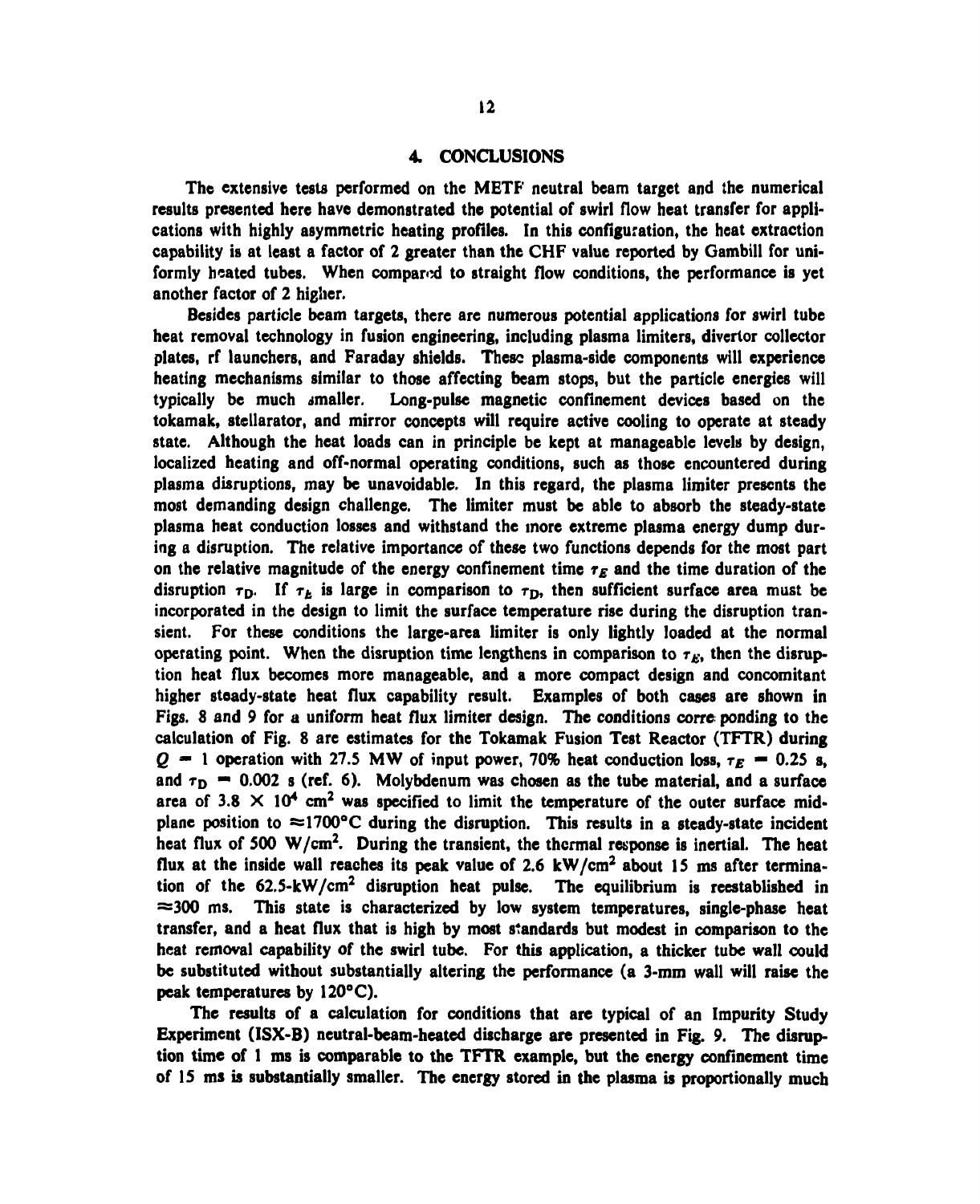

Fig. 8. Midplane conditions of a molybdesum tabe in response to a 62.5-kW/cm1 heat pake lasting 2 an sapcrposed oa a coastaat bsckgrooad heat load of 0.5 kW/cm<sup>2</sup>.  $T_0$  = exposed surface temperature,  $T_w$  = inside wall temperature,  $Q_w$  = inner wall heat flux.

smaller than in the previous example; consequently, a more compact limiter design  $(4.0 \times$  $10<sup>2</sup>$  cm<sup>2</sup>) will accommodate the disruption heat load. The response to the transient is similar to that in the previous example, but the background conditions are elevated substantially because of the small area. The steady-state incident heat flux is 3.5  $kW/cm<sup>2</sup>$ , which is beyond the capability of unaugmented water-cooled heat transfer but comfortably within the range of swirl flow beat removal technology.

A plasma limiter based on tubular elements provides an inherent plasma exhaust or pumping capability for particle control. In the design illustrated in Fig. **10,** the tubes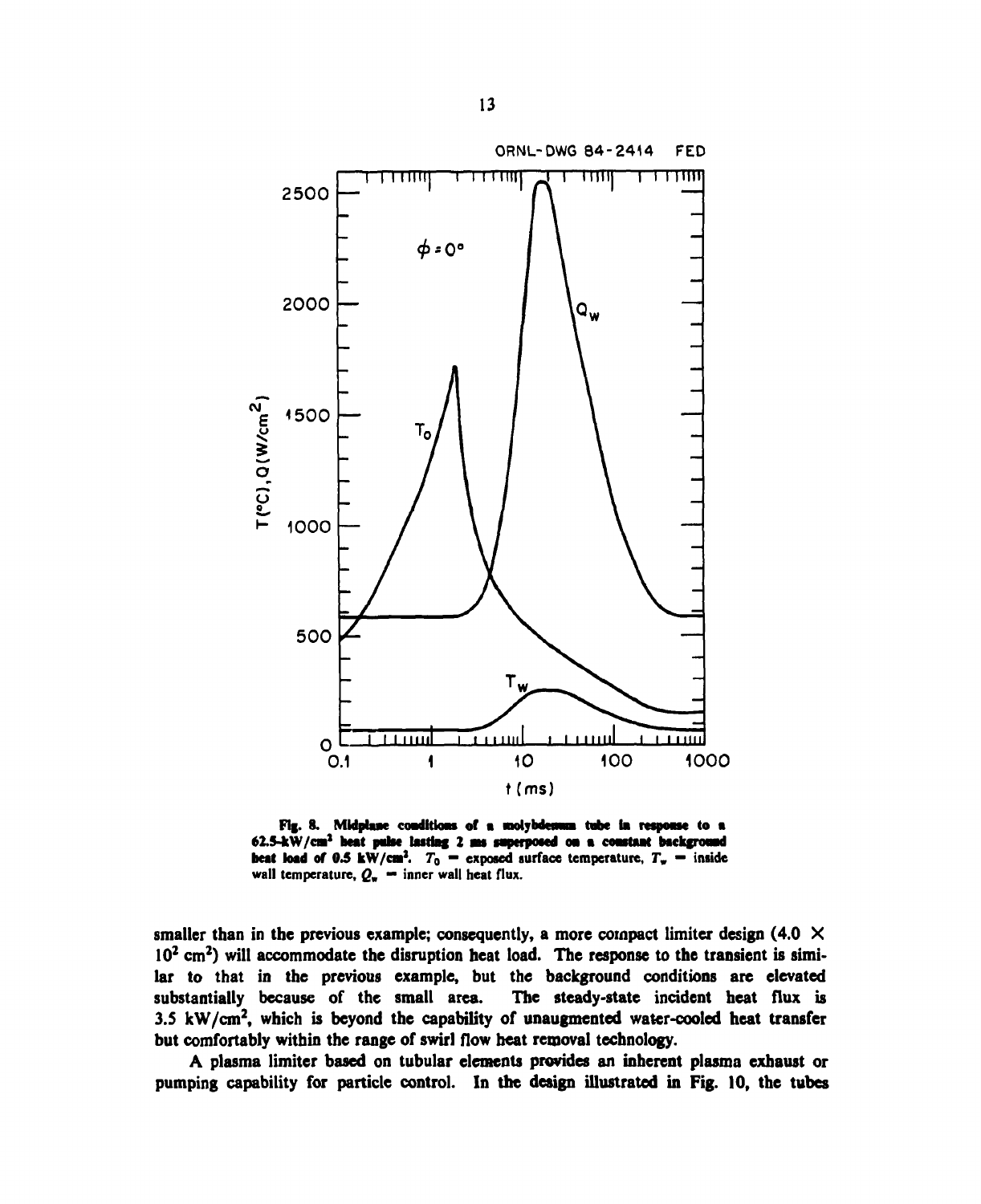

Fig. 9. Midplane conditions of a molybdenum tube in response to a 52.5-kW/cm1 beat pulse lasting 1 ms superposed oa a constant background heat load of 3.5 kW/cm<sup>2</sup>.  $T_0$  = exposed surface temperature,  $T_m$  = inside wall temperature,  $Q_{\rm w}$  — inner wall heat flux.

would be aligned in a grillwork fashion along the magnetic field and shaped to form a uniform heat flux contour. Plasma and neutralized particles that escaped through the passages between the tubes would be collected in a duct or chamber behind the limiter blade by cryopumps or getter panels. This configuration would probably be most effective at collecting the neutral particles formed during dissociation of the molecular hydrogen desorbed from the surface of the tubes in contact with the plasma. The high heat transfer of the swirl tubes would provide a desirable safety margin against uncertainties in the plasma scrapeoff layer. Because of its compactness and simple construction, the limiter assembly should be inexpensive. The use of active cooling and the fast thermal response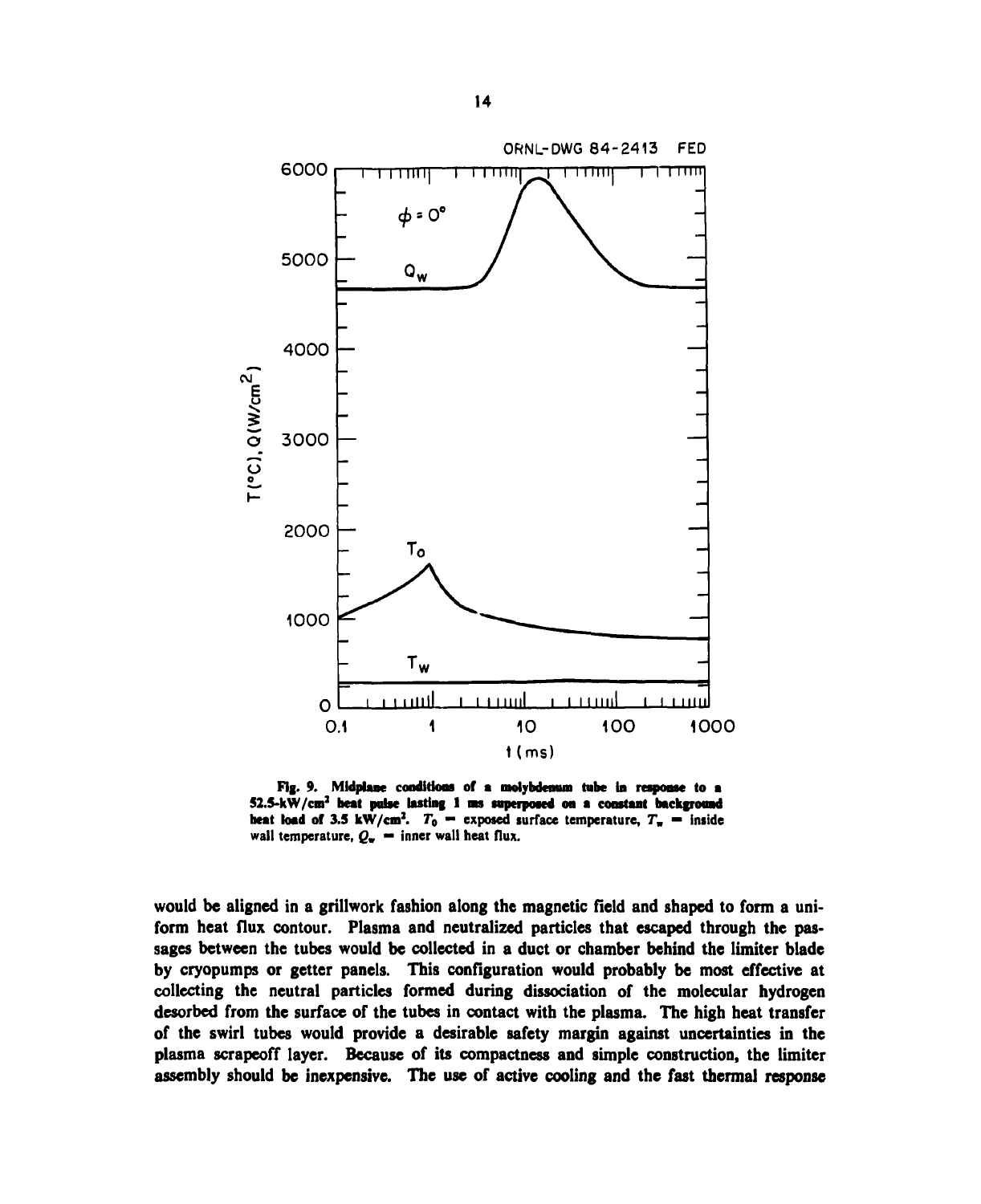$15 // 6$ 

ORNL-DWG 84-2649 FED



Fig. 10. Design of a pump limlter module based on swirl tube elements. The partial transparency of the grillwork limiter blades allows particles to enter the pump duct.

provide a simple calorimeter for measurement of the instantaneous plasma heat conduction loss.

Some aspects of this concept that require further study include analysis of the plasma exhaust efficiency of the tube bank, a calculation of the cyclic thermal stresses, thermal fatigue lifetime measurements, and evaluation of the applicability of low-Z coatings or claddings to eliminate contamination of the plasma with high-Z impurities.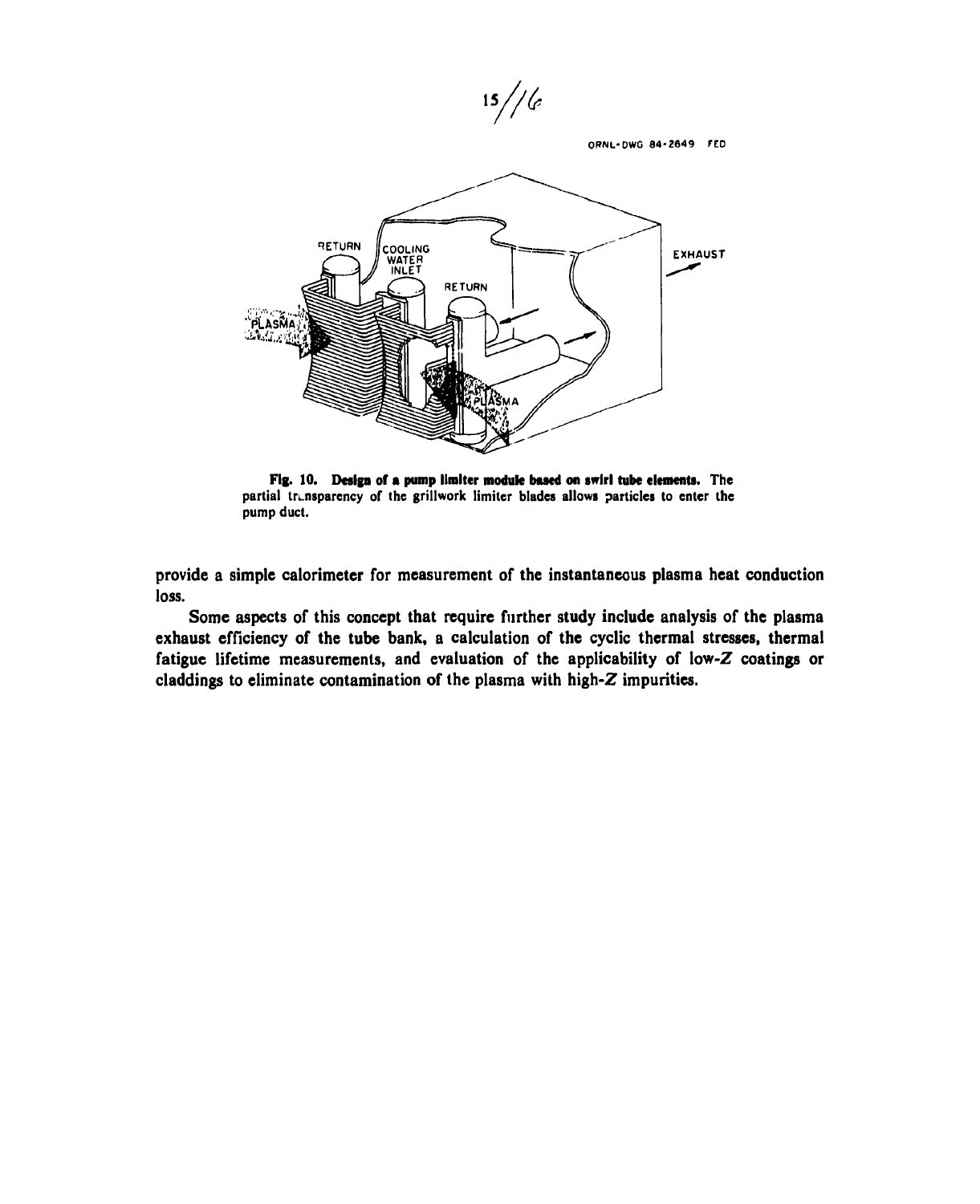$17// 8$ 

#### REFERENCES

1. S. K. Combs et al., "Development of a High-Heat-Flux Target for Multimegawatt, Multisecond Neutral Beams at ORNL," p. 583 in *Proceedings of the 10th Symposium on Fusion Engineering*, Vol. 1, Institute Electrical and Electronics Engineers, New York, 1983.

2. W. R. Gambill, R. D. Bundy, and R. W. Wansbrough, "Heat Transfer, Burnout and Pressure Drop for Water in Swirl Flow Through Tubes with Internal Twisted Tapes," *Chem. Eng. Prog.* 57 (32), 127-37 (1961), cited in W. M. Rohsenow and J. P. Hartnett, *Handbook of Heat Transfer*, McGraw-Hill, New York, 1973.

3. J. Kim et al., " i Heat Transfer Study of Water-Cooled Swirl Tubes for Neutral Beam Targets," pp. j-94 in *Proceedings of the Seventh Symposium on Engineering Problems of Fusion Research,* Institute Electrical and Electronics Engineers, New York, 1977.

4. A. E. Bergles and W. M. Rohsenow, "The Determination of Forced Convection Surface Boiling Heat Transfer," paper 63-HT-22 presented at the 6th National Heat Transfer Conference of the ASME-AIChE, Boston, August 11-14, 1963, cited in J. G. Collier, *Convectivv Boiling and Condensation,* McGraw-Hill, London, 1972.

5. J. R. S. Thorn et al., "Boiling in Subcooled Water During Flow Up Heated Tubes or Annuli," paper presented at the Symposium on Boiling Heat Transfer in Steam Generating Units and Heat Exchangers, Manchester, England, September 15-16, 1965, cited in J. G. Collier, *Convective Boiling and Condensation,* McGraw-Hill, London, 1972.

6. M. Ulrickson, Princeton Plasma Physics Laboratory, Princeton, N.J., private communication, Feb. 23, 1984.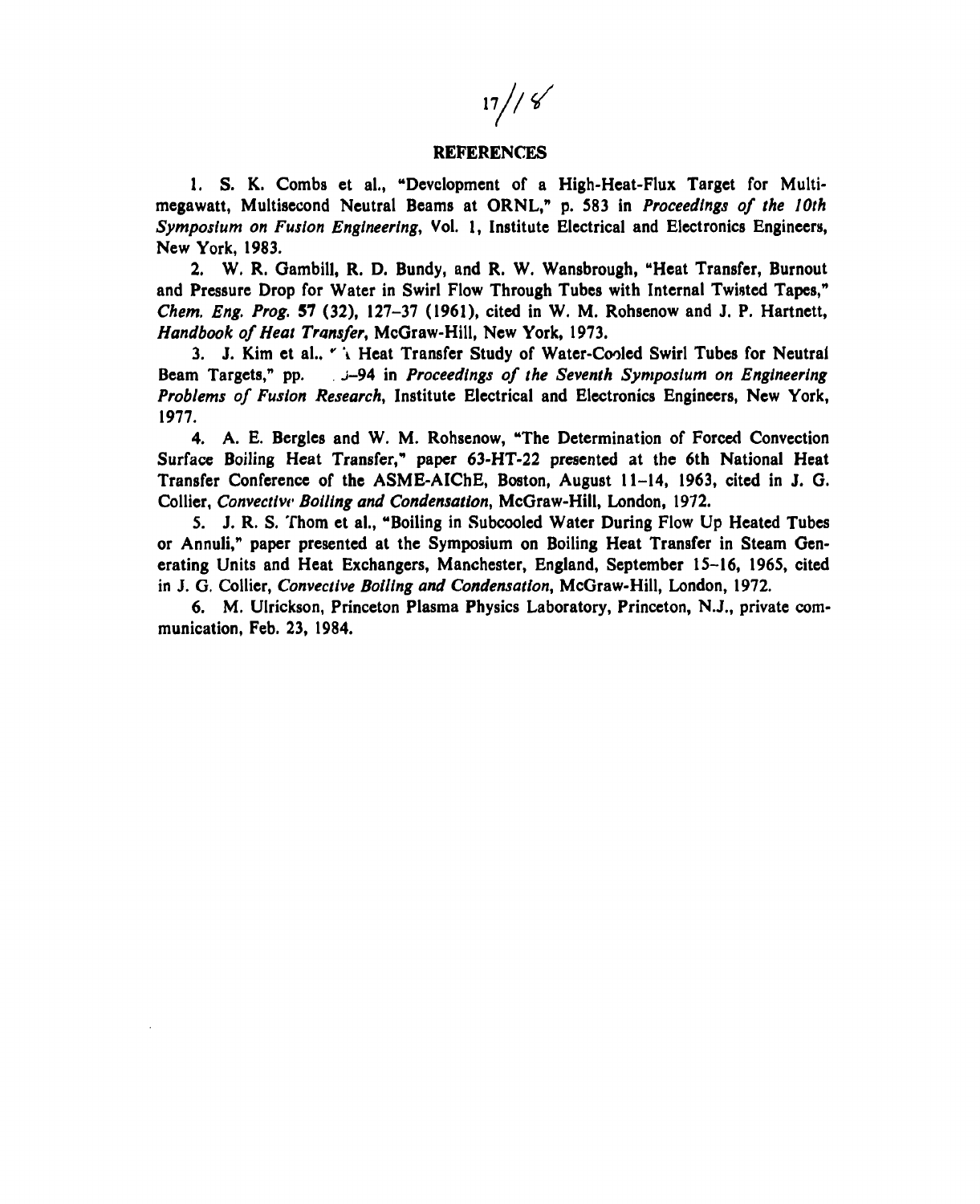ORNL/TM-9183 Dist. Category UC-20

## *INTERNAL DISTRIBUTION*

- 1. D. R. Baumgardner 15-19. S. K. Combs
- 
- 
- 
- 
- 
- 
- 
- 9. J. R. Haines Office

- 
- 2. W. L. Gardner 20-24. C. A. Foster
- 3. M. M. Menon 25-26. Laboratory Records Department
- 4. W. L. Stirling 27. Laboratory Records, ORNL-RC
- 5. J. Sheffield 28. Central Research Library
- 6. L. A. Berry 29. Document Reference Section
- 7. J. L. Dunlap 30. Fusion Energy Division Library
- 8. M. J. Saltmarsh 31. Fusion Energy Division Publications
- 10-14. S. L. Milora 32. ORNL Patent Office

## *EXTERNAL DISTRIBUTION*

- 33. Office of the Assistant Manager for Energy Research and Development, Department of Energy, Oak Ridge Operations, Box E, Oak Ridge, TN 37831
- 34. J. D. Callen, Department of Nuclear Engineering, University of Wisconsin, Madison, Wl 53706
- 35. R. W. Conn, Department of Chemical, Nuclear, and Thermal Engineering, University of California, Los Angeles, CA 90024
- 36. S. O. Dean, Director, Fusion Energy Development, Science Applications, Inc., 2 Professional Drive, Gaithersburg, MD 20760
- 37. H. K. Forsen, Bechtel Group, Inc., Research Engineering, P.O. Box 3965, San Francisco, CA 94105
- 38. R. W. Gould, Department of Applied Physics, California Institute of Technology, Pasadena, CA 91125
- 39. D. G. McAlees, Exxon Nuclear Company, Inc., 777 106th Avenue, NE, Bellevue, WA 98009
- 40. P. J. Reardon, Princeton Plasma Physics Laboratory, P.O. Box 451, Princeton, NJ 08544
- 41. W. M. Stacey, Jr., School of Nuclear Engineering, Georgia Institute of Technology, Atlanta, GA 30332
- 42. G. A. Eliseev, I. V. Kurchatov Institute of Atomic Energy, P.O. Box 3402, 123182 Moscow, U.S.S.R.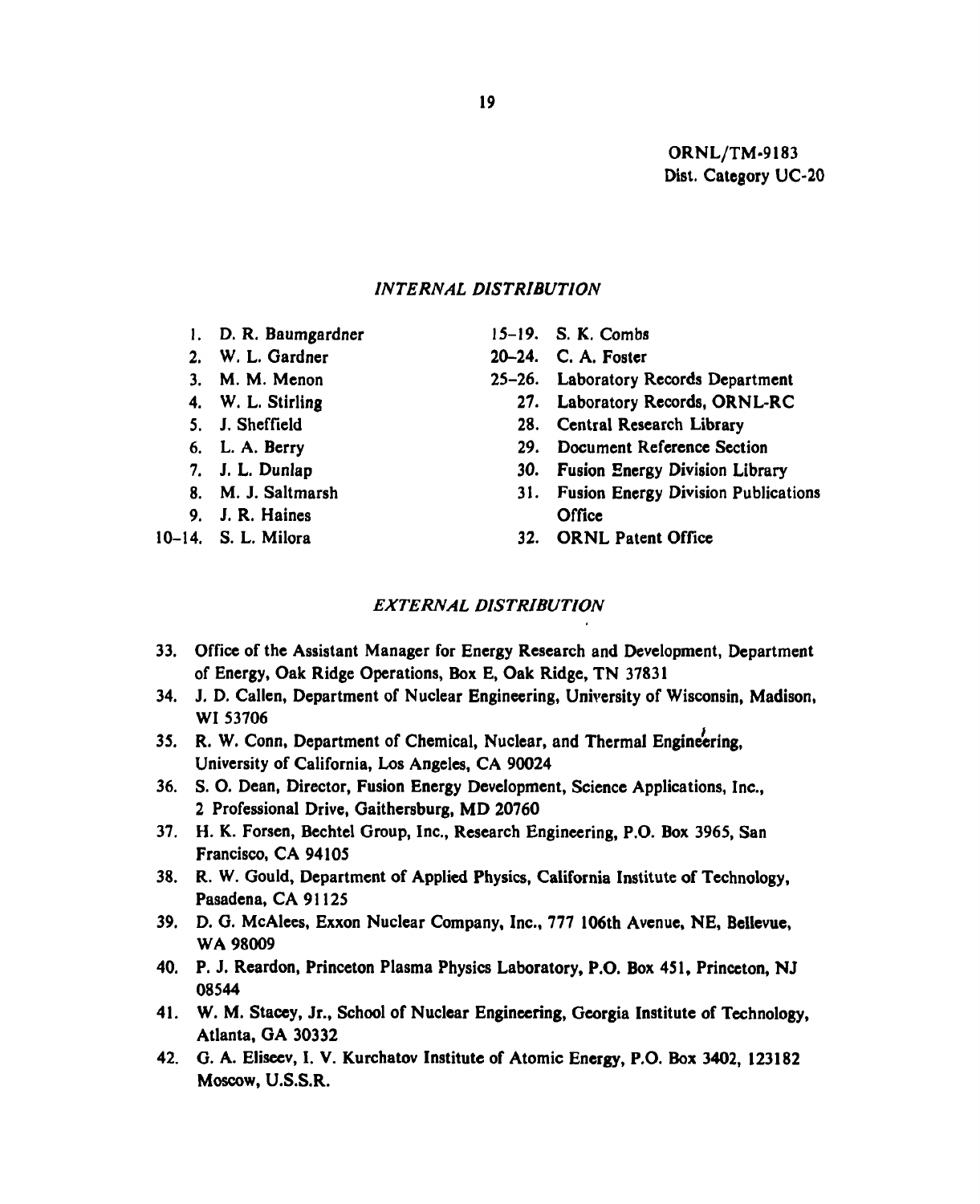- 43. V. A. Glukhikh, Scientific-Research Institute of Electro-Physical Apparatus, 188631 Leningrad, U.S.S.R.
- 44. I. Spighel, Lebedev Physical Institute, Lcninsky Prospect 53, 117924 Moscow, U.S.S.R.
- 45. D. D. Ryutov, Institute of Nuclear Physics, Siberian Branch of the Academy of Sciences of the U.S.S.R., Sovetskaya St. 5, 630090 Novosibirsk, U.S.S.R.
- 46. V. T. Tolok, Kharkov Physical-Technical Institute, Academical St. 1, 310108 Kharkov, U.S.S.R.
- 47. R. Varma, Physical Research Laboratory, Navrangpura, Ahmedabad, India
- 48. Bibliothek, Max-Planck-Institut fur Plasmaphysik, D-8046 Garching bei Munchen, Federal Republic of Germany
- 49. Bibliothek, Institut fur Plasmaphysik, KFA, Postfach 1913, D-5170 Julich, Federal Republic of Germany
- 50. Bibliotheque, Centre de Recherches en Physique des Plasmas, 21 Avenue des Bains, 1007 Lausanne, Switzerland
- 51. Bibliotheque, Service du Confinement des Plasmas, CEA, B.P. 6, 92 Fontenayaux-Roses (Seine), France
- 52. Documentation S.I.G.N., Departement de la Physique du Plasma et de la Fusion Controlee, Centre d'Etudes Nucleaires, B.P. No. 85, Centre du Tri, 38041 Cedex, Grenoble, France
- 53. Library, Culham Laboratory, UKAEA, Abingdon, Oxfordshire, OX 14 3DB, England
- 54. Library, FOM Instituut voor Plasma-Fysica, Rijnhuizen, Jutphaas, The Netherlands
- 55. Library, Institute of Physics, Academia Sinica, Beijing, Peoples Republic of China
- 56. Library, Institute of Plasma Physics, Nagoya University, Nagoya
- 57. Library, International Centre for Theoretical Physics, Trieste, Italy
- 58. Library, Laboratorio Gas Ionizzati, Frascati, Italy
- 59. Library, Plasma Physics Laboratory, Kyoto University, Gokasho Uji, Kyoto, Japan
- 60. Plasma Research Laboratory, Australian National University, P.O. Box 4, Canberra, A.C.T. 2000, Australia
- 61. Thermonuclear Library, Japan Atomic Energy Research Institute, Tokai, Naka, Ibaraki, Japan
- 62. T. V. George, Office of Fusion Energy, Office of Energy Research, Mail Station G-256, U.S. Department of Energy, Washington, DC 20545
- 63. G. M. Haas, Office of Fusion Energy, Office of Energy Research, Mail Station G-256, U.S. Department of Energy, Washington, DC 20545
- 64. E. Oktay, Office of Fusion Energy, Office of Energy Research, Mail Station G-256, U.S. Department of Energy, Washington, DC 20545